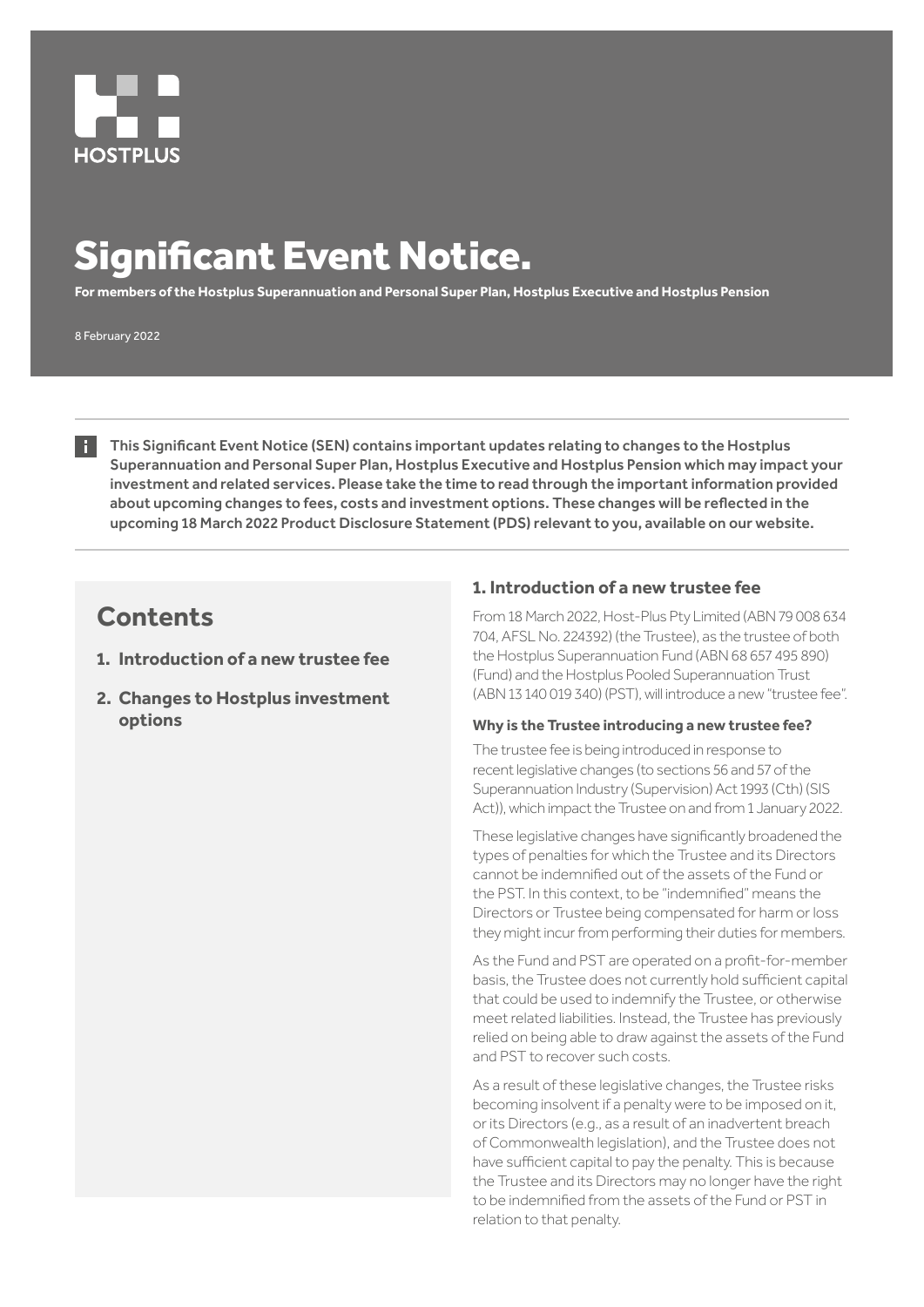The trustee fee will be paid to the Trustee in relation to the risks of it carrying out its duties and obligations in acting as trustee of the Fund and the PST. The Trustee will hold the trustee fee paid to it in a Special Purpose Reserve within the Trustee (and not within the Fund or PST), thus ensuring these funds are kept separate from Fund members' and PST Investors' funds. The Special Purpose Reserve will only be used to meet relevant liabilities incurred on or after 1 January 2022 for which the Trustee and its Directors cannot be indemnified out of the assets of the Fund or PST.

# **Supreme Court approval to apply the trustee fee**

The Trustee recently applied to the Supreme Court of South Australia to request the Court to amend the Fund and PST trust deeds to include a new provision (clause 4.11 for the Fund and 19.2A for the PST- available to view at hostplus.com.au/super/about-us/governance-anddisclosures) to give the Trustee the power to charge the trustee fee. The Court heard the Trustee's application in December 2021, and subsequently made the trust deed amendments by Court Orders issued on 24 December 2021.

In response to a request by the Court, the Trustee also undertook to collect 50% of the trustee fee from the PST, and 50% from the Fund, as far as is reasonably practicable to do so, each financial year. .

### **How was the amount of the trustee fee determined?**

The Trustee engaged a suitably experienced and independent consultant, PwC, to help develop a methodology to determine a fair and appropriate target amount to be held in the Special Purpose Reserve to cover potential future trustee risk-related liabilities. The Trustee intends to collect the initial target amount over a threeyear period, so that the Special Purpose Reserve reaches its initial target amount by 31 December 2024. The Trustee considers this to be a fairer approach to all Fund members and PST investors, compared to deducting the entire initial target amount at the one time.

Whether a trustee fee is charged after this period, will depend on whether the Special Purpose Reserve has reached its target amount, or whether the target amount needs to be revised depending on the risks to the Trustee at that time.

### **Management of the Special Purpose Reserve**

To safeguard the purpose and use of funds in the Special Purpose Reserve, the Trustee has also amended its Constitution to include specific provisions covering the permitted use of funds in the reserve, including additional provisions relating to maintaining the not-for profit purpose of the Trustee.

The Trustee also prepared a policy which sets out how the Special Purpose Reserve will be managed and used, and the methodology to determine the appropriate target amount to be held in the reserve, based on PwC's recommendations. The policy allows for the trustee fee and targeted amount to be held in the reserve to change, depending on the Trustee's circumstances (e.g., if new legislation is introduced which increases the risk to the Trustee, additional amounts may need to be held in the reserve).

Should the Trustee need to increase the trustee fee in future, you will be provided a minimum of 30 days' prior notice.

The Trustee is required to annually disclose how much was held in the Special Purpose Reserve and the payments made into and out of it over the previous financial year. The Trustee will also advise you at least annually, of the amount of the trustee fee charged directly or indirectly (e.g., through investments in the PST), to your account. .

### **Impact on Fund members' accounts**

The specific impact of the new trustee fee on Fund members' accounts is described in this section. You can find out more information about the meaning of the italicized terms below, in the relevant Product Disclosure Statements (PDSs). These changes will also be incorporated into future versions of the PDSs, which will be available at **hostplus.com.au** 

Please note: if your account balance is less than H \$6,000 as at the end of the Fund's income year (i.e., 30 June each year), certain fees and costs are capped at 3% of your balance. Any amount (including the trustee fee) charged above that cap will be refunded to you.

### **What is the fee amount and how will it be charged?**

The first deduction of the trustee fee will be made on or around 31 March 2022. It will be based on the balance of your Hostplus account as at 31 March 2022 and will be an amount equal to one quarter (¼) of the annual trustee fee, otherwise determined on the basis set out in the tables below. After this, the trustee fee will be deducted from unit prices daily and paid to the Trustee monthly (except for Choiceplus investments, where the trustee fee is accrued daily, and deducted and paid to the Trustee monthly), on the basis set out in the tables below.

For example, using the amounts of the trustee fee in the table below, a Fund member with a balance of \$50,000 with no Choiceplus investments, will be charged \$4.00 based on that account balance on 31 March 2022, and \$12.00 from 1 April 2022 to 31 December 2022, so the total annual trustee fee will be \$16.00.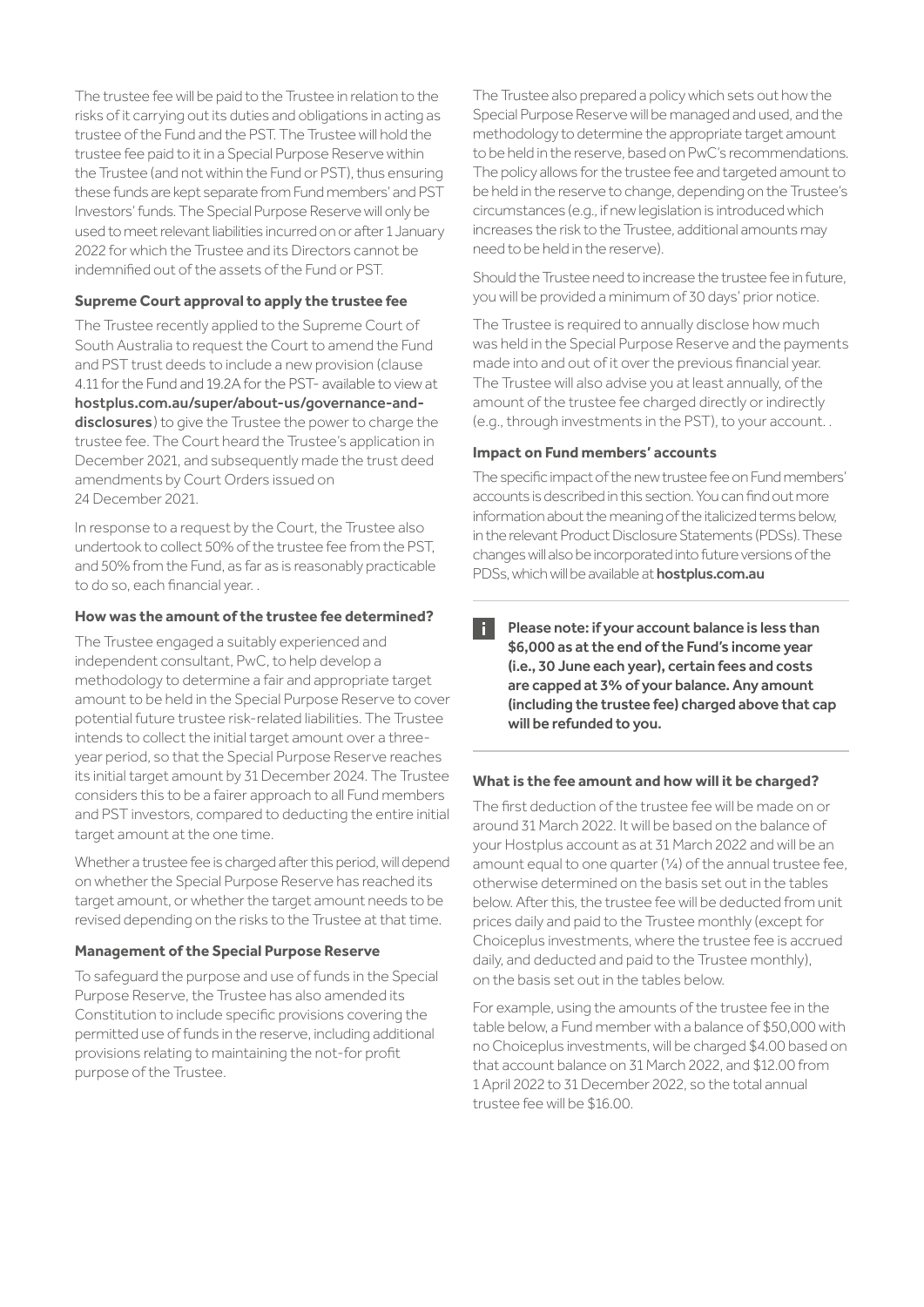# Application of the trustee fee for investment options other than Choiceplus

For Fund members' investments in all investment options other than Choiceplus, which are held through the PST, the new trustee fee is comprised of two components, as set out in the following table:

| <b>Type of fee</b><br>or cost    | <b>Amount</b>                                                                                    | How and when paid                                                                                                                                                                                                                                                                          |
|----------------------------------|--------------------------------------------------------------------------------------------------|--------------------------------------------------------------------------------------------------------------------------------------------------------------------------------------------------------------------------------------------------------------------------------------------|
| Administration<br>fees and costs | 0.0165%<br>p.a. of your<br>account<br>balance<br>invested<br>in non<br>Choiceplus<br>investments | This component of the<br>trustee fee is deducted<br>daily from gross investment<br>earnings of the Fund before<br>net investment returns are<br>applied to your account.<br>It is paid to the Trustee<br>monthly.                                                                          |
| Investment<br>fees and costs     | 0.0155%<br>p.a. of your<br>account<br>balance<br>invested<br>in non<br>Choiceplus<br>investments | This component of the<br>fee is included in the<br>investment fees and costs<br>of your chosen investment<br>option(s) (other than<br>Choiceplus) and deducted<br>daily from the option's<br>gross investment earnings<br>before net investment<br>returns are applied to<br>your account. |
|                                  |                                                                                                  | This component of the<br>trustee fee is deducted at<br>PST level and paid to the<br>Trustee monthly.                                                                                                                                                                                       |

For example, for a Fund member with no Choiceplus investments, the total annual trustee fee will be \$16.00 p.a. on an account balance of \$50,000.

# Application of the trustee fee for Choiceplus Investment Option

For Fund members' investments held through the Choiceplus platform (which are not held through the PST), the new trustee fee is charged as administration fees and costs as set out in the following table. These administration fees and costs are in addition to the trustee fees charged on non-Choiceplus investments, as described above:

| <b>Type of fee</b><br>or cost    | <b>Amount</b>                                                                                      | How and when paid                                                                                                                                                                                                                                                                                                                                                                                                                                       |
|----------------------------------|----------------------------------------------------------------------------------------------------|---------------------------------------------------------------------------------------------------------------------------------------------------------------------------------------------------------------------------------------------------------------------------------------------------------------------------------------------------------------------------------------------------------------------------------------------------------|
| Administration<br>fees and costs | 0.0165%<br>p.a. of your<br>account<br>balance<br>invested<br>through the<br>Choiceplus<br>platform | This component of the<br>trustee fee will accrue daily<br>on the balance invested<br>through the Choiceplus<br>platform and is deducted<br>and paid to the Trustee<br>monthly from your<br>Choiceplus cash account.<br>It represents 0.0165%<br>per annum of your total<br>balance (i.e., cash account.<br>shares, Exchange Traded<br>Funds, Listed Invested<br>companies and term<br>deposit balances) invested<br>through the Choiceplus<br>platform. |

For example, for a Fund member with \$25,000 of investments made through the Choiceplus platform and \$25,000 invested in non Choiceplus investments, the annual trustee fee for the Choiceplus investments will be \$4.13 p.a. on an account balance of \$25,000. The member will also pay \$8.00 p.a. in annual trustee fees for their account balance of \$25,000 in non Choiceplus investments, so the member will pay a total \$12.13 p.a. in annual trustee fees for their total account balance of \$50,000.

 $\blacksquare$  Important Note: The new trustee fee applies in addition to the other types of fees and costs that apply to your investment in Hostplus. These other fees and costs are disclosed in the relevant PDSs available at hostplus.com.au

The above examples only show the amount of the new trustee fee that will be charged on the relevant example balances, and do not take into account other fees and costs you may be charged in addition to this.

# **Need more information?**

Please contact us via our contact us page or chat function available at hostplus.com.au, or on 1300 467 875 8am-8pm AEDT weekdays, if you have any questions in relation to the information in this SEN.

# **2. Changes to Hostplus investment options**

This SEN also provides you with information about the closure of our eight (8) individual manager investment options and the introduction of three (3) new sector investment options.

# **Closure of Hostplus individual investment manager options**

Following a strategic review of our investment portfolio and investment managers, the Trustee has decided to cease to offer its eight individual manager options as part of the Fund's investment choice options. These individual manager options consist of underlying investments that are managed by a single manager.

As such, no new investments in, contributions to, or switches into the individual manager options will be permitted on or after 18 March 2022. Further, the individual manager options will be formally closed on 30 June 2022.

The Individual manager options affected by this change are:

- **·** Macquarie Australian Fixed Interest
- **·** BlackRock International Fixed Interest
- **·** Industry Super Fund Property Trust Property
- **·** Lend Lease Managed Australian Prime Property Funds - Property
- **·** IFM Australian Infrastructure
- **·** IFM Australian Shares
- **·** Paradice Investment Management (Small Cap) Australian Shares, and
- **·** Neuberger Berman International Shares.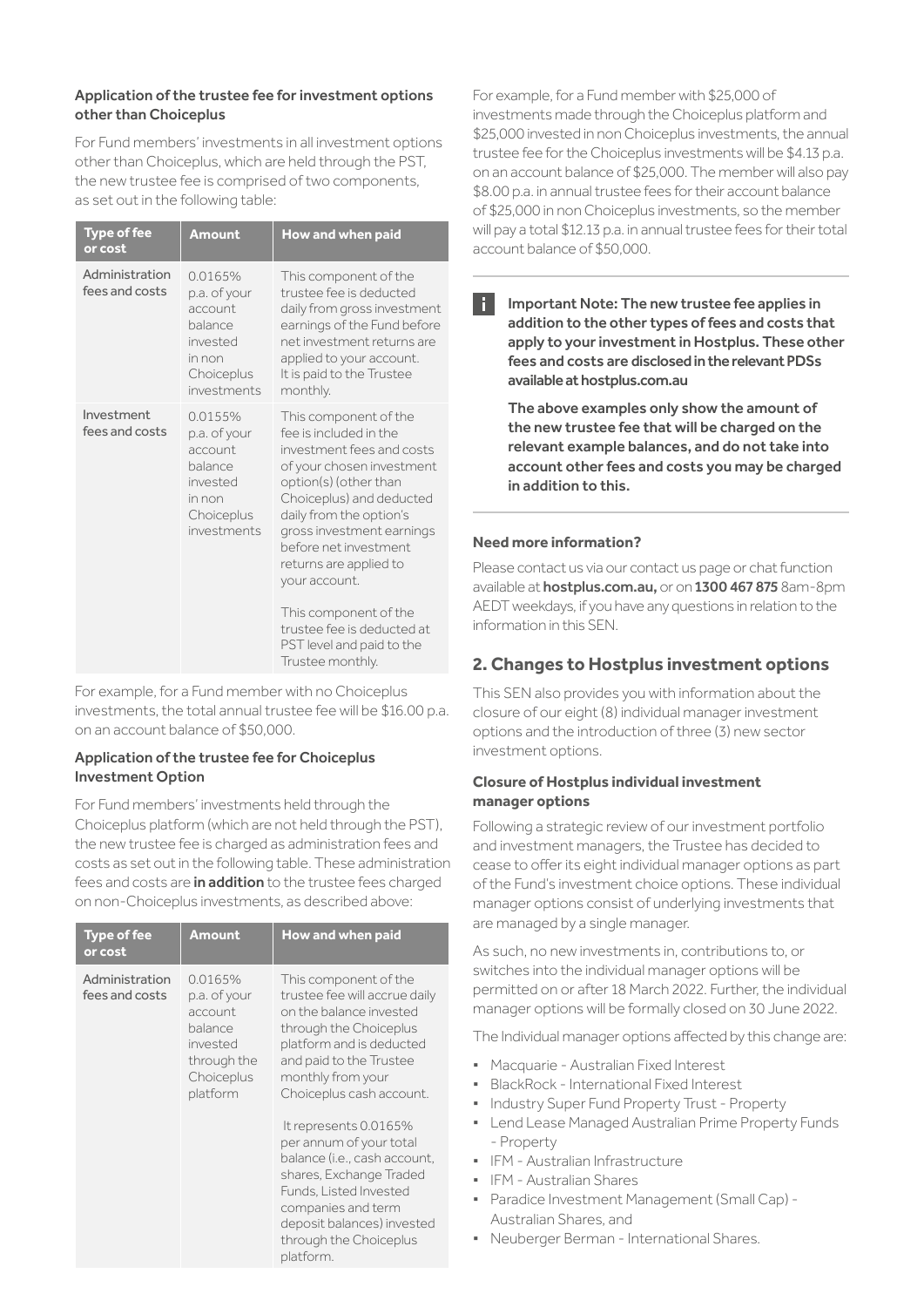In determining that these individual manager options will close, the Trustee has observed that these options are typically much less diversified – in terms of geographies, industries, sectors and manager styles – than the broader asset classes they generally invest in.

The Trustee believes that greater diversification, and a reduced single manager concentration risk is more appropriate and likely to support long-term, risk-adjusted, returns. As such, the Trustee has decided to cease offering individual manager options and replace these with sector options. Where an appropriate sector option does not currently exist within Hostplus' investment options, the Fund will introduce a new sector-related option to meet this need.

### **What does it mean for you?**

### Members not invested in an individual manager option on 18 March 2022

These members do not need to do anything – you will not be able to switch into an individual manager option on or after 18 March 2022.

## Members who intend to remain invested in an individual manager option on or after 18 March 2022

These members:

- **·** will remain invested in that option until the earlier of the date they switch out or 30 June 2022;
- **·** may not make further switches or contributions to any of the individual manager options on or after 18 March 2022;
- **·** will need to nominate an investment option (other than an individual manager option), by 4 pm ADST on 14 March 2022, in which any contributions made on or after 18 March 2022 will be invested; and
- **·** may switch out the entire balance they hold in an individual manager option to any other investment options (other than an individual manger option), prior to 30 June 2022 – partial switches are not allowed; and
- **·** will have their remaining individual manager option investments automatically transferred to the mapped alternate investment option, on 30 June 2022, as set out below:

| <b>Current individual manager</b><br>option                          | <b>Mapped alternate sector</b><br>investment option  |
|----------------------------------------------------------------------|------------------------------------------------------|
| Macquarie - Australian Fixed<br>Interest                             | Diversified Fixed Interest-<br>Indexed <sup>*</sup>  |
| BlackRock - International Fixed<br>Interest                          | Diversified Fixed Interest -<br>Indexed <sup>*</sup> |
| <b>Industry Super Fund Property</b><br>Trust - Property              | Property                                             |
| Lend Lease Managed<br>Australian Prime Property<br>Funds - Property  | Property                                             |
| IFM - Australian Infrastructure                                      | Infrastructure                                       |
| <b>IFM - Australian Shares</b>                                       | Australian Shares - Indexed <sup>*</sup>             |
| Paradice Investment<br>Management (Small Cap) -<br>Australian Shares | Australian Shares                                    |
| Neuberger Berman -<br>International Shares                           | International Shares-<br>Emerging Markets*           |

\*New investment options, available from 18 March 2022 (see below).

Members can switch future contributions and investments via Hostplus Member Online, Pension Online (where relevant) or by contacting the Hostplus customer services team. Should a nomination not be made before 18 March 2022, all future contributions directed to the Individual Manager option from that date will automatically be redirected to the mapped alternate investment option, as set out in the above table.

- H. Please note that the new investment options (Diversified Fixed Interest – Indexed, Australian Shares – Indexed and International Shares – Emerging Markets) will not be available until 18 March so members will be unable to direct any future contributions or switches into these options until such time. Members wanting to direct future contributions from an Individual Manager option to the relevant mapped alternate sector investment option will automatically be redirected to the mapped alternate sector investment option from 18 March 2022.
- R. Please note: the fees and costs applicable to sector investment options may differ or be higher than the individual manager option fees and costs. For further information in respect of the above existing Hostplus investment options, including the applicable fees and costs, please refer to the Hostplus Superannuation and Personal Super Plan, Hostplus Executive or Hostplus Pension PDS (as relevant).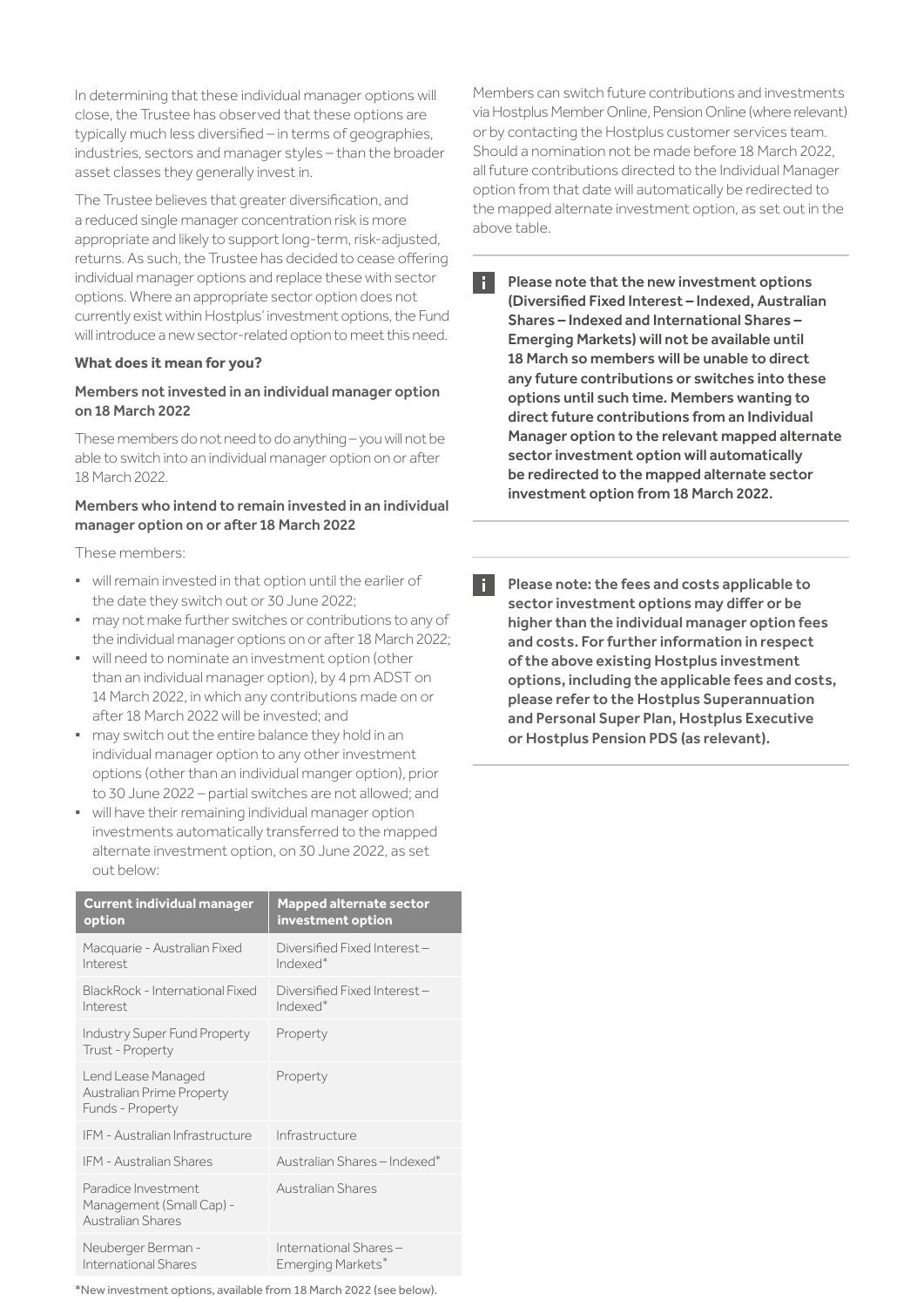# **Introduction of new Hostplus sector investment options**

The Trustee will introduce the following new sector investment options from 18 March 2022:

- **·** Australian Shares Indexed
- **·** Diversified Fixed Interest Indexed
- **·** International Shares Emerging Markets

Details of these new options are provided below:

|                                                                                            | <b>Australian Shares - Indexed</b>                                                                                                                                                                                                                                                                                                                                                                                                                                                                                                |               |                                                                                                                                                                                                                        | Diversified Fixed Interest - Indexed                                                                                                                                                                                                                                                                                                                                                                                                                                                                                            |               |                                                                    |
|--------------------------------------------------------------------------------------------|-----------------------------------------------------------------------------------------------------------------------------------------------------------------------------------------------------------------------------------------------------------------------------------------------------------------------------------------------------------------------------------------------------------------------------------------------------------------------------------------------------------------------------------|---------------|------------------------------------------------------------------------------------------------------------------------------------------------------------------------------------------------------------------------|---------------------------------------------------------------------------------------------------------------------------------------------------------------------------------------------------------------------------------------------------------------------------------------------------------------------------------------------------------------------------------------------------------------------------------------------------------------------------------------------------------------------------------|---------------|--------------------------------------------------------------------|
| <b>Return target</b>                                                                       | <b>Accumulation &amp; TTR:</b><br>CPI plus 3.5% per annum on average over 20 years.<br>Pension:<br>CPI plus 5.0% per annum on average over 20 years.                                                                                                                                                                                                                                                                                                                                                                              |               | <b>Accumulation &amp; TTR:</b><br>CPI minus 0.5% per annum on average over 20 years.<br>Pension:<br>CPI per annum on average over 20 years.                                                                            |                                                                                                                                                                                                                                                                                                                                                                                                                                                                                                                                 |               |                                                                    |
| Level of<br>investment<br>risk <sup>*</sup>                                                | Very High. (Negative returns expected in 6 or greater<br>years out of every 20 years)                                                                                                                                                                                                                                                                                                                                                                                                                                             |               |                                                                                                                                                                                                                        | Medium to High. (Negative returns expected in<br>3 to less than 4 years out of every 20 years)                                                                                                                                                                                                                                                                                                                                                                                                                                  |               |                                                                    |
| <b>Investment</b><br>style                                                                 | Enhanced passive management.                                                                                                                                                                                                                                                                                                                                                                                                                                                                                                      |               |                                                                                                                                                                                                                        | Enhanced passive management.                                                                                                                                                                                                                                                                                                                                                                                                                                                                                                    |               |                                                                    |
| Who is this<br>investment<br>suitable for?                                                 | Members with a five years plus investment horizon<br>in pursuit of exposure to a highly diversified portfolio<br>of companies listed on the Australian Securities<br>Exchange. This option is designed for members with a<br>primary focus on minimising fees. It uses an indexed-<br>enhanced strategy based upon an established<br>market index and then seeks to add modest value<br>by exploiting market inefficiencies. This option aims<br>to achieve capital growth and income growth via<br>dividends over the long term. |               |                                                                                                                                                                                                                        | Members with a two years plus investment horizon<br>in pursuit of exposure to a portfolio of Australian<br>and international government bonds and other<br>investment grade debt. This option is designed for<br>members with a primary focus on minimising fees.<br>It uses an indexed-enhanced strategy based upon<br>an established market index and then seeks to add<br>modest value by exploiting market inefficiencies.<br>This option aims to provide capital stability and a<br>return above cash over a market cycle. |               |                                                                    |
| Minimum<br><b>Suggested</b><br>Time Frame <sup>#</sup>                                     | 5 years +                                                                                                                                                                                                                                                                                                                                                                                                                                                                                                                         |               |                                                                                                                                                                                                                        | $2$ years +                                                                                                                                                                                                                                                                                                                                                                                                                                                                                                                     |               |                                                                    |
| <b>Asset mix</b>                                                                           | <b>Asset Class</b>                                                                                                                                                                                                                                                                                                                                                                                                                                                                                                                | Range         | <b>Strategic</b><br>Asset<br><b>Allocation</b><br><b>Benchmark</b>                                                                                                                                                     | <b>Asset Class</b>                                                                                                                                                                                                                                                                                                                                                                                                                                                                                                              | Range         | <b>Strategic</b><br>Asset<br><b>Allocation</b><br><b>Benchmark</b> |
|                                                                                            | Australian<br><b>Shares</b>                                                                                                                                                                                                                                                                                                                                                                                                                                                                                                       | $100 - 100\%$ | 100%                                                                                                                                                                                                                   | Diversified<br><b>Fixed Interest</b>                                                                                                                                                                                                                                                                                                                                                                                                                                                                                            | $100 - 100\%$ | 100%                                                               |
|                                                                                            | Growth<br>assets                                                                                                                                                                                                                                                                                                                                                                                                                                                                                                                  |               | 100%                                                                                                                                                                                                                   | Growth<br>assets                                                                                                                                                                                                                                                                                                                                                                                                                                                                                                                |               | 0%                                                                 |
|                                                                                            | <b>Defensive</b><br>assets                                                                                                                                                                                                                                                                                                                                                                                                                                                                                                        |               | 0%                                                                                                                                                                                                                     | <b>Defensive</b><br>assets                                                                                                                                                                                                                                                                                                                                                                                                                                                                                                      |               | 100%                                                               |
|                                                                                            | Investment managers may invest a proportion of this<br>option's assets in cash for management purposes<br>from time to time.                                                                                                                                                                                                                                                                                                                                                                                                      |               | Investment managers may invest a proportion of this<br>option's assets in cash for management purposes<br>from time to time.                                                                                           |                                                                                                                                                                                                                                                                                                                                                                                                                                                                                                                                 |               |                                                                    |
| <b>Fees and</b><br>costs <sup>^</sup>                                                      | Investment fees and costs<br>(Excluding Performance Fees): 0.04%<br>Performance Fee: 0.00%<br>Transaction costs: 0.00%<br>Total investment fees and costs: 0.04%<br>Cost of product (including administration fees and                                                                                                                                                                                                                                                                                                            |               | Investment fees and costs<br>(Excluding Performance Fees): 0.07%<br>Performance Fee: 0.00%<br>Transaction costs: 0.06%<br>Total investment fees and costs: 0.13%<br>Cost of product (including administration fees and |                                                                                                                                                                                                                                                                                                                                                                                                                                                                                                                                 |               |                                                                    |
| costs) for 1 year assuming a balance of \$50,000 at the<br>beginning of the year: \$138.17 |                                                                                                                                                                                                                                                                                                                                                                                                                                                                                                                                   |               |                                                                                                                                                                                                                        | costs) for 1 year assuming a balance of \$50,000 at the<br>beginning of the year: \$179.55                                                                                                                                                                                                                                                                                                                                                                                                                                      |               |                                                                    |

\* The Level of investment risk is based on an industry-wide Standard Risk Measure. It shows the number of expected negative annual returns over a 20-year period.

# The Minimum Suggested Time Frame is based on the risk and return profile of this option. The timeframe considers volatility and the likelihood of negative annual returns in any one year. Past performance is not a reliable indicator of future performance.

^ The investment-related fees quoted in the table include the 0.0155% trustee fee charged as investment fees and costs. The cost of product information includes administration fees and costs (including the 0.0165% trustee fee charged as administration fees and costs). The fees and costs as disclosed in this document are based on reasonable estimates only; actual fees and costs payable may be higher or lower.